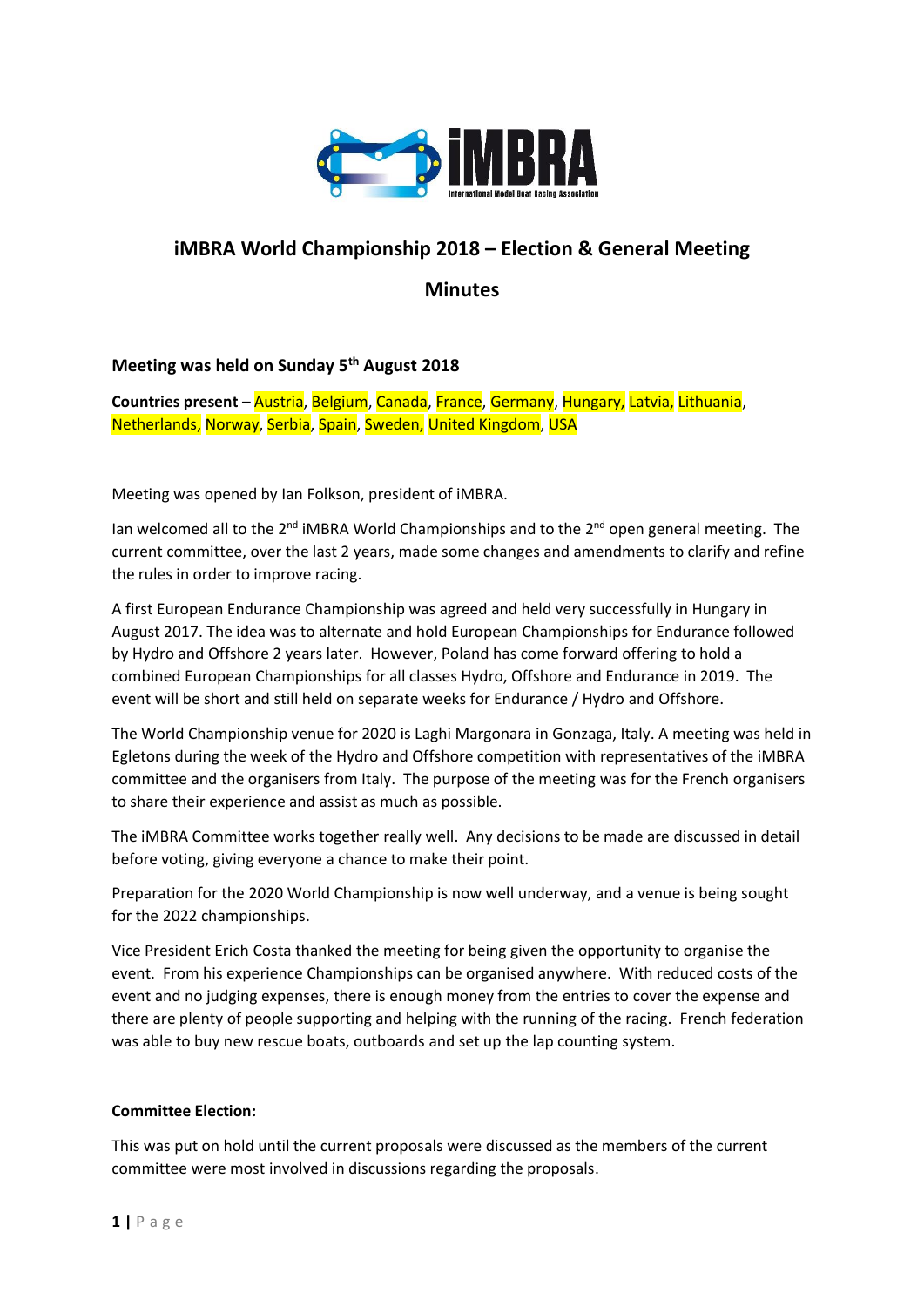## **Proposals:**

### **Proposal 1 – submitted by FSR Deutschland – representative Christian Hof (Germany)**

### *Racing format for Offshore classes*

*IMBRA is set to be a worldwide association for model boaters all around the world. In several parts of the world the racing format is and ever was different. To make a move to have the possibility to make our "world" championships more attractive to racers from overseas (mainly North America and Australia). Very often, the race leaders come out clearly after a few laps. Then it is only about lasting until the end. In many cases not even two or three boats finish and have to go round and round for minutes...* 

### *I propose the following:*

*Changing of the race time for all offshore classes. Instead of running 8min/12min the race format is very similar to the hydro classes. The idea is to have shorter but at the same time more interesting races.* 

- *8 laps per race*
- *milling time rules equal to hydro classes of 2:30min*
- *maximum time to complete a race must be defined*
- *points equal to hydro classes*
- *maximum 10 boats per heat*

*• two options for racing heats:* 

*• smaller international / national races: 4 heats qualification, top 10 boats have two extra final heats the finalists will start with extra points in the final heat: (Nr.1 10 points, Nr.2 9 points, Nr.3 8 points and so on so no draws possible* 

*• world championship: 4 qualifying heats. 4 final heats (same as hydro)* 

*The rule change would mean the following:* 

### *Pro:*

- *- more interesting and intense races*
- *- shorter time period needed to hold a race for offshore classes and easier for organiser*
- *- opening our rules for overseas competitors*

### *Con:*

*- no class in-between 6-laps fast hydro racing and long endurance races* 

### *Neutral:*

*- new boats / boat designs will evolve* 

*Details of this rule change may be discussed and worked out thoroughly.*

Proposal was read out by Ian Folkson and Chris Hof was invited to add any further comment.

Chris Hof advised that the German team held a meeting to discuss the proposals and they want to amend it.

The suggestion to change offshore to 8 laps is only an idea to get the discussion going. It was also apparent that not all countries that compete in the offshore were represented at the meeting.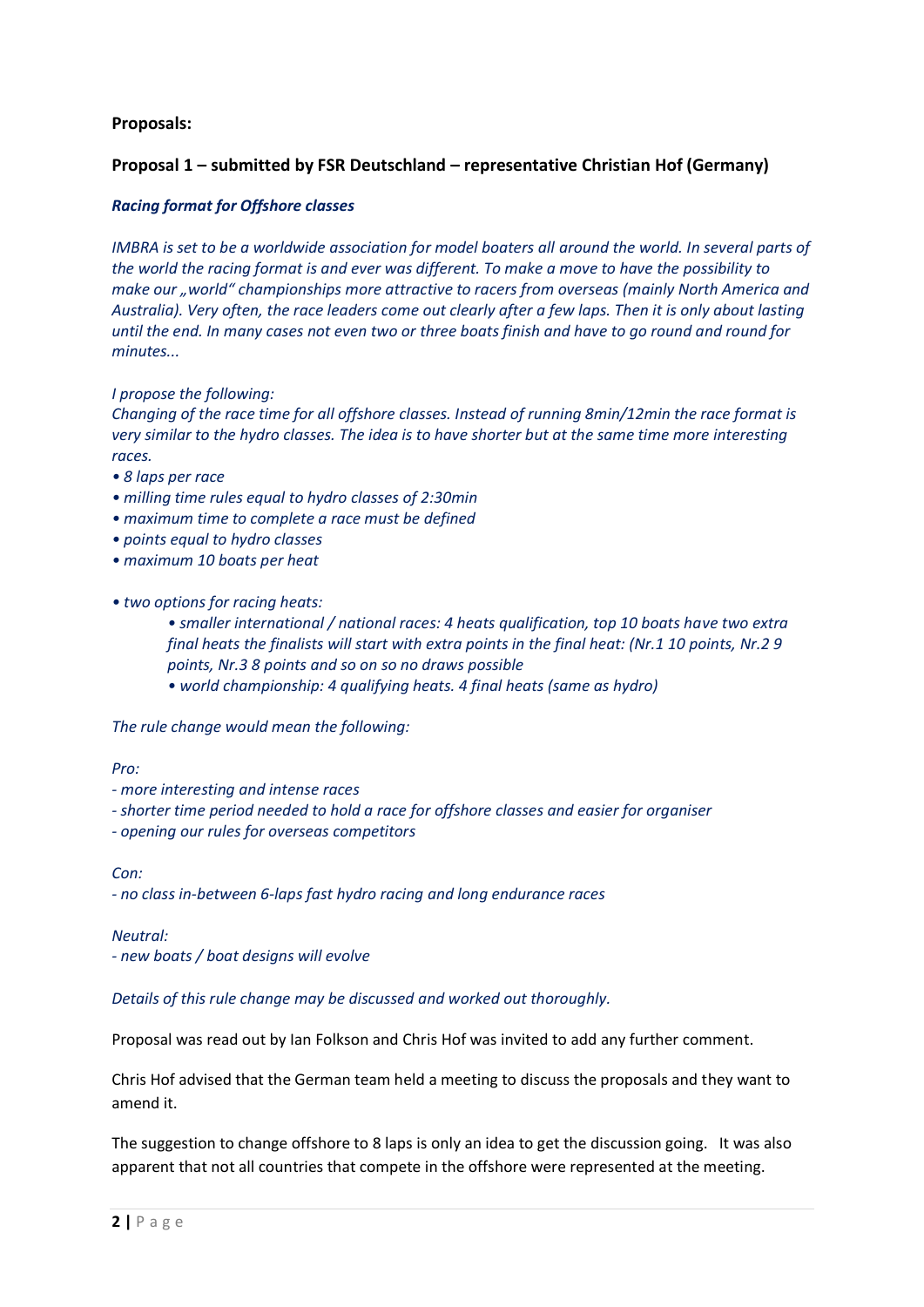Another idea is to change the time from 8 to 6 minutes per heat and mix heats as is done in Hydro racing. Final time also to be reduced to 8 minutes.

The reasons for proposed changes are due to variations world-wide with the style of racing and boats set up to run 6 laps cannot currently compete in the IMBRA offshore format. One other point to consider is to use the Hydro style points scoring in the heats but still run the highest laps in set time final.

Following summary from Ian proposals open for discussion:

Sweden – They would find it really hard to say yes or no as it is not clear what is being agreed.

USA - In the US, Canada and Australia – racing of Offshore is more similar to Hydro racing. If you deal with 5 dead boats in one heat and a different heat has no dead boats this is not equal conditions. They feel the change would mean more finishers and less accidents.

Norway – offshore has a purpose, Hydro is an intense race, endurance is longer racing. This means offshore is in between. Norway does not support the proposal and do not believe that more people will come to the championships from other parts of the world. Points system does not equalise the racing.

UK - do not understand why there is any need for a change? Offshore is the biggest growing class, it attracts lots of juniors, it is successful, why would you change. There is a vague suggestion that if there is a change competitors from Australia, US etc may join but it has been open to hydro racers for years and only a very small minority attend. If time is an issue? This championship had no issues with time.

Norway – From demo race nearly 20 years ago a lot of effort was put into offshore rules and race set up and they find the proposed changes a little disrespectful.

Erich Costa - Shortening heats to 6 minutes would enable to run 4 heats an hour. That may be something to consider if time does become an issue.

UK – Asked the question as to where do 6 / 8-minute races rules come from?

Ian Folkson – Explained that the class grew within Naviga, it developed from Scandinavia, and was first presented at 1998 championships in France. It was then taken up as a new class and became the standard in Europe.

USA – Agree that not many additional competitors are going to come over because of a change.

Ian Folkson - In summary, in time the format may have to be adjusted. As it stands juniors like a bit more time on the water. Ian does not believe it is right to change this style of racing. The far east has a different format again so there is always going to be some countries that are not accommodated.

Jan Wegeberg Smidt – It is an opportunity to consider and this time it should be a test vote only.

Canada – Asked that since the proposal has 3 parts they may vote in favour of some but not all of the parts.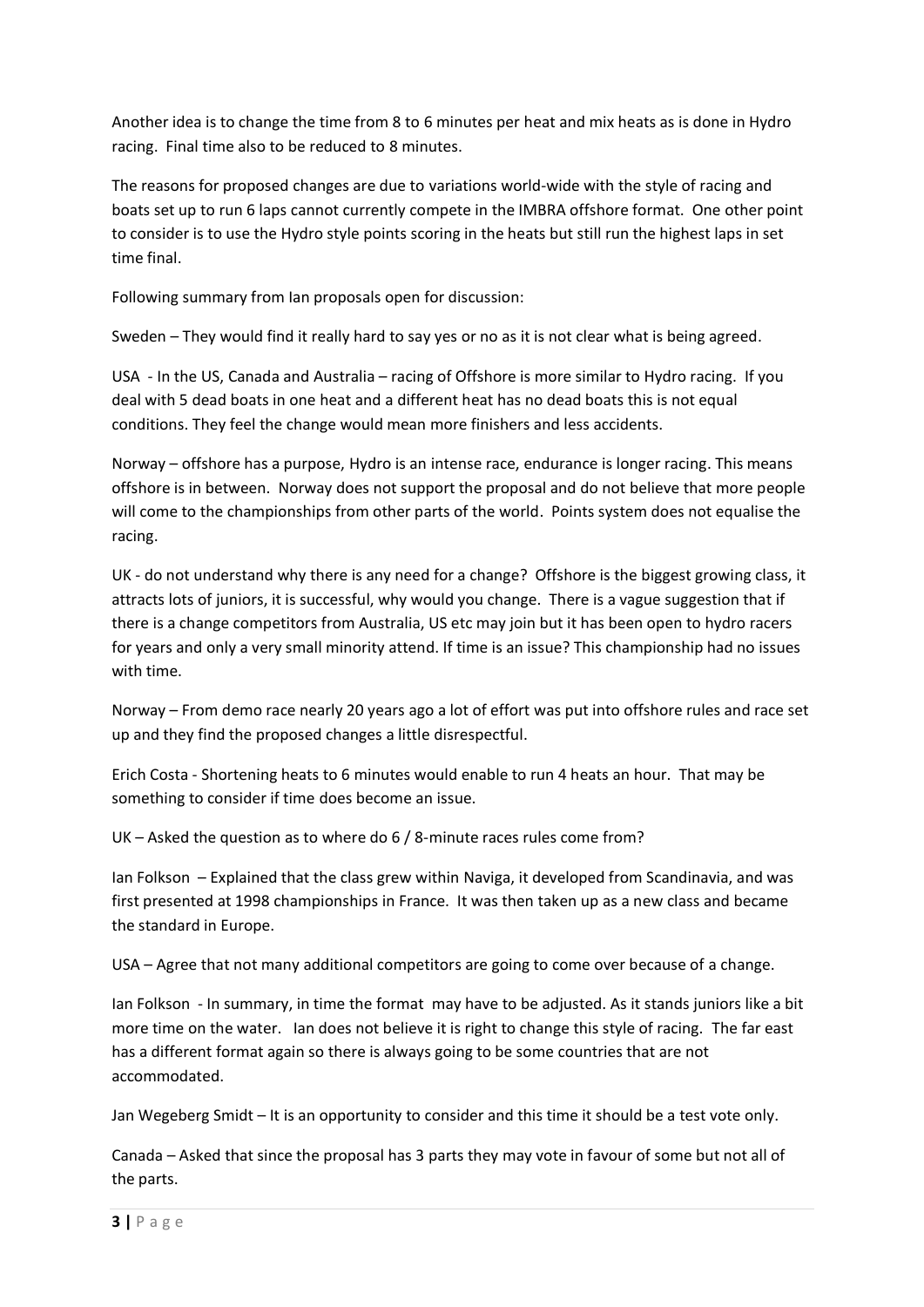Following the discussion, the 3-part vote for various parts of the proposal was abandoned and replaced by voting for whether any review of the format of Offshore racing is required. If the vote is in favour of a change then this would be considered further and presented to each iMBRA member country to gain their feedback.

| 4             | 6                     | 5              |
|---------------|-----------------------|----------------|
| For           | <b>Against</b>        | Abstain        |
|               |                       |                |
| Canada        | Austria               | <b>Hungary</b> |
| <b>France</b> | <b>Belgium</b>        | Latvia         |
| Germany       | <b>Netherlands</b>    | Lithuania      |
| <b>USA</b>    | <b>Norway</b>         | Serbia         |
|               | Sweden                | <b>Spain</b>   |
|               | <b>United Kingdom</b> |                |

France's vote was to reduce the duration of the qualification heats to 6 minutes rather than the current 8 minutes.

The voting is close and because several countries who race Offshore were not present the iMBRA committee decided it would be best to contact the member countries not present to determine whether they are in favour of considering a change or against change. The final decision on whether to review the format will be taken once all member countries have responded.

There was some concern from Norway and the UK that the format would simply change without a general meeting, however the reassurance was given by the committee that if most member countries consider a change is required this will be investigated further and a more defined proposal put forward. It was agreed that no changes will be made prior to the 2019 EC or the 2020 WC.

### *ACTION*

*Lauren Morrison to contact all member countries representatives not present at the meeting to determine whether change is required.*

# **Proposal 2 – submitted by FSR Deutschland – representative Christian Hof (Germany)**

### *Oval-Course design for hydro and offshore classes*

*Our 6-buoy "oval" course that we have raced on so far is, to be honest, no real oval. Especially when the hydro boats are designed to go around nice round turns. When you closely watch many crashes that happen on our existing course they are due to the 3 buoys we have in one turn. The course does not invite you to go around smooth corners and to stay on your chosen line as it is intended by the rule. Changing this to 5 buoys per side would be a great advantage.* 

*As an option this could be tested at some IMBRA-League races to wait for feedback from the racers. Then this rule can be fixed. Also it might make sense to only have a 10-buoy course compulsory for*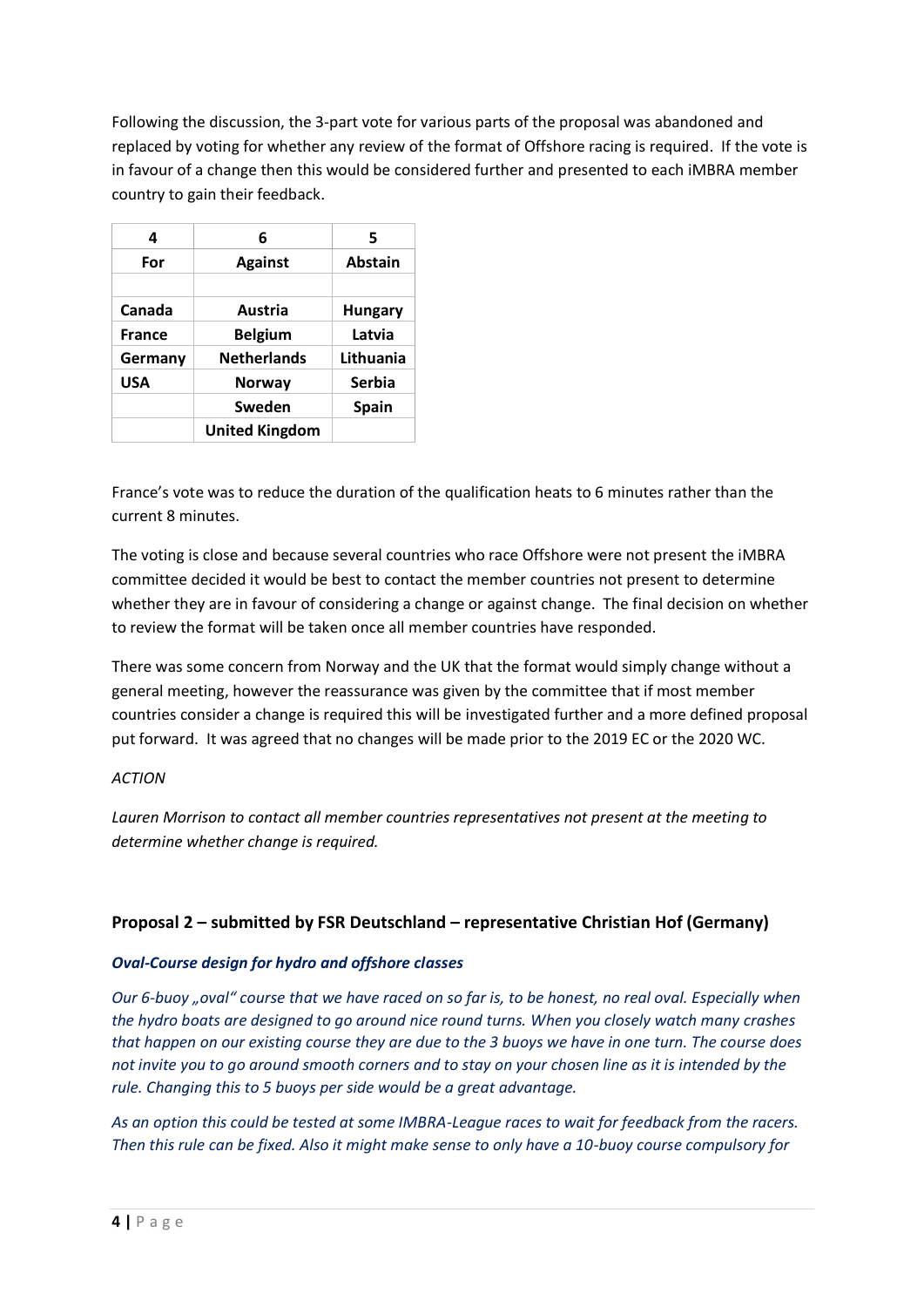*world championships, if the organisers of a weekend-race cannot handle the extra work. Exact position of the extra buoys can be discussed/determined.* 

*The rule change would mean the following:* 

*Pro:* 

- *- easier and more "organised" course*
- *- lines are easier to hold so less crashes*

*Con:* 

*- Organiser must put out and maintain 10 buoys in total* 





*Figure 2: different lines driven with different courses*

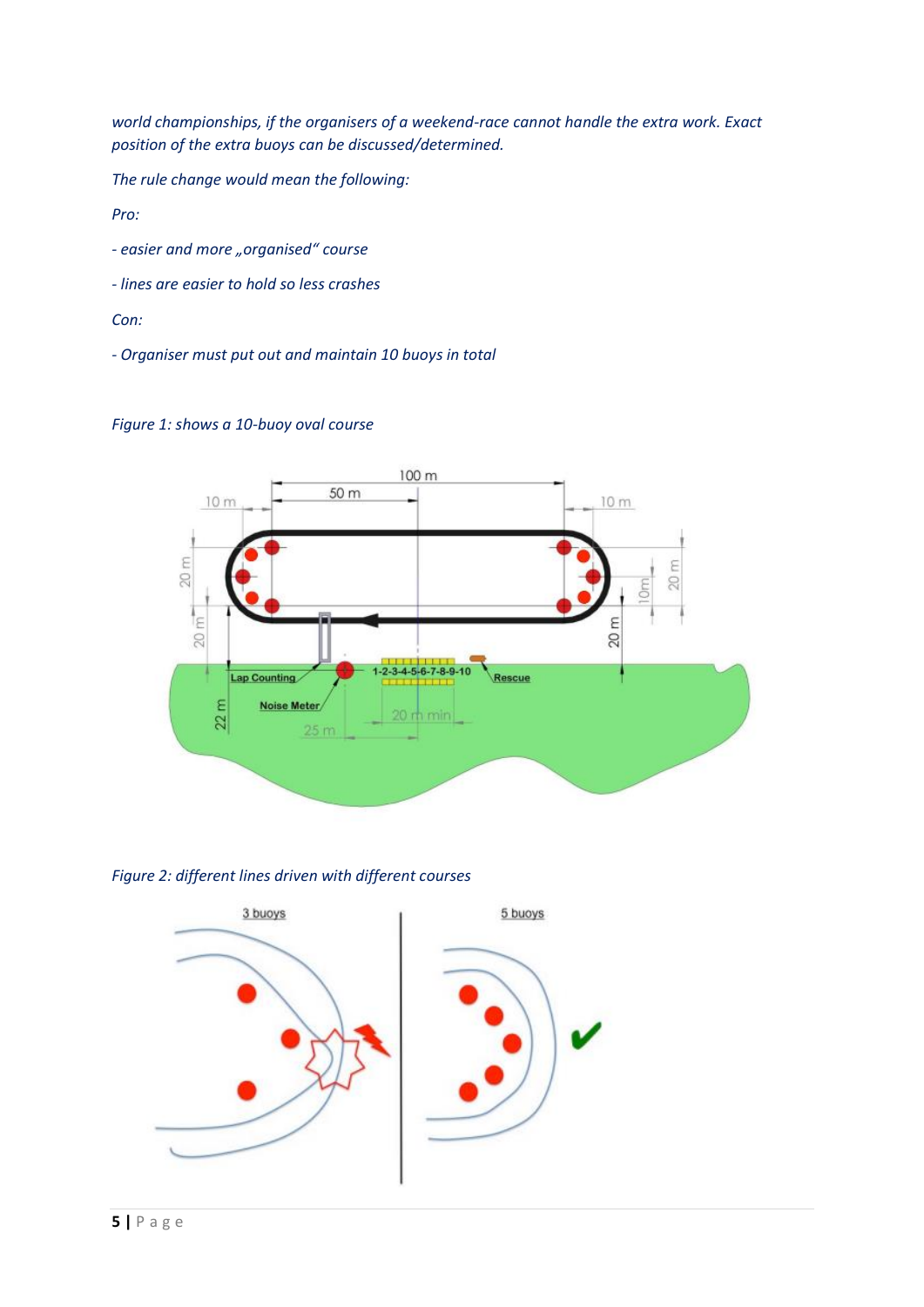Ian Folkson read out the proposal. In addition, he advised that having watched videos where 5 buoys have been used in hydro races in the USA it does mean a smoother turn. In his opinion, 3 buoys make people drive a triangle shape on the turns when a tight course is driven.

USA – Agree with the proposal. They have always raced with 5 buoys since the beginning.

UK – Asked for clarification regarding penalty laps.

Canada - From their experience each missed buoy is a penalty but it is more likely that you would hit a buoy and be out of the race anyway. Clarification is sought whether missing 3 buoys on one lap is 1 or 3 lap penalty.

Martin Fields - Agrees that clarification may be required, particularly with respect to how penalties are given. This will need to be considered and clarified in the rules. With more buoys it is probably less likely that they would be cut / missed.

Norway – clarifying that the proposal is to increase buoy number, not amendment to rules.

Voting took place for use of 5 buoys for Offshore and Hydro races. If agreed rule applies to the championships but it is not compulsory for league events.

|                       |                | 8                  |
|-----------------------|----------------|--------------------|
| For                   | <b>Against</b> | <b>Abstain</b>     |
|                       |                |                    |
| <b>Austria</b>        |                | <b>Belgium</b>     |
| Canada                |                | <b>Hungary</b>     |
| <b>France</b>         |                | Latvia             |
| Germany               |                | Lithuania          |
| <b>Norway</b>         |                | <b>Netherlands</b> |
| <b>United Kingdom</b> |                | <b>Serbia</b>      |
| <b>USA</b>            |                | Spain              |
|                       |                | Sweden             |

### *ACTION*

*League events to try 5 buoys in Offshore and Hydro. If feedback is good this will be used at the next championships.*

*Review required of definition of missed buoy penalties.*

# **Proposal 3 – submitted by Dutch Modelboat Federation – representative Evert De Ronde Jr (Netherlands)**

### **iMBRA League Rules update**

*Endurance only:*

*a) at least 4 different countries must attend*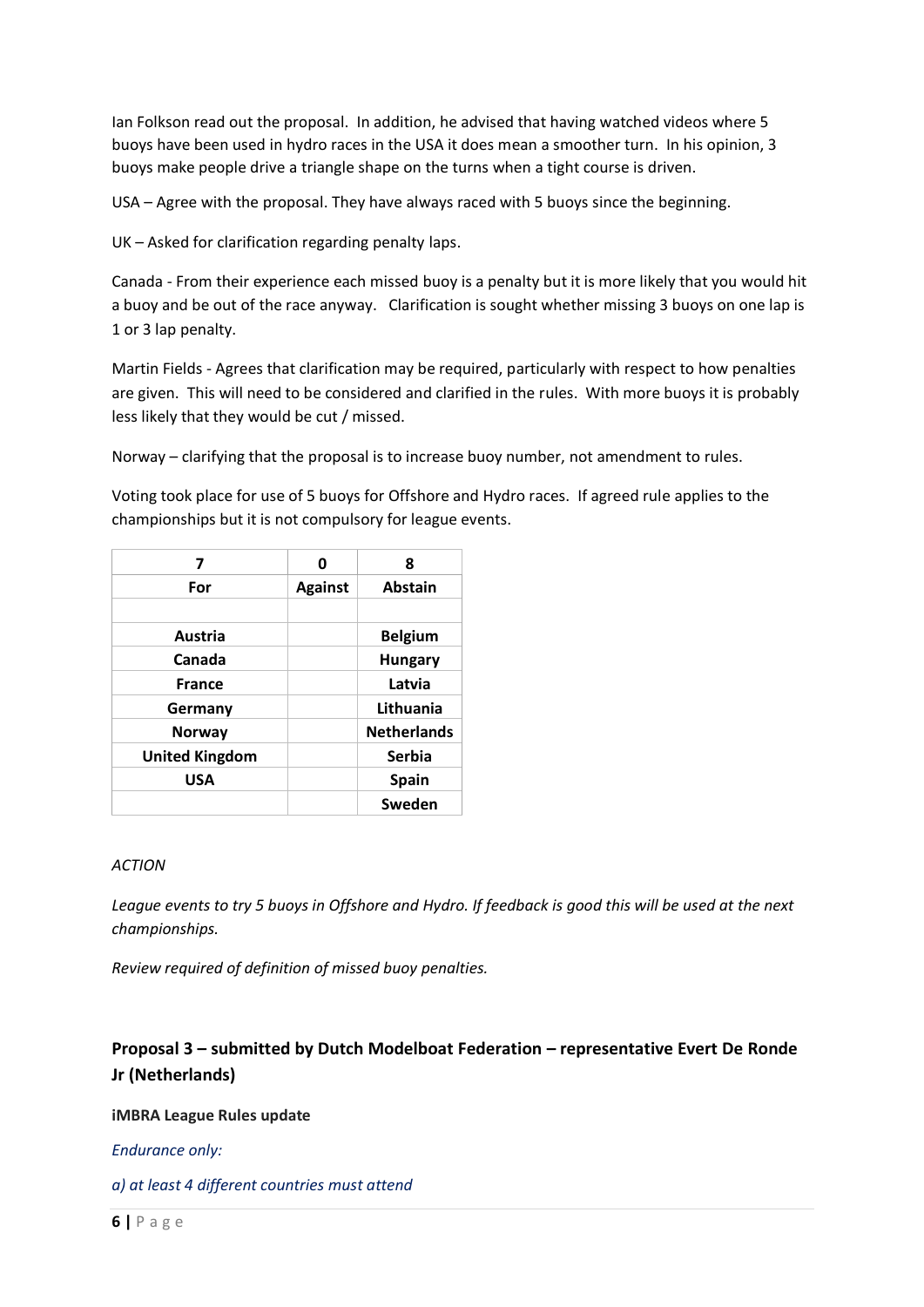*b) at least 80 boats (in total) must attend the race All leagues; Endurance, Hydro & Offshore: c) the organisation hosting the event must be a member of iMBRA*

Ian read out the proposal

USA – Asked whether it is difficult to get enough people?

Belgium –In their experience you can never be sure who is coming. It is not until the day of the race that you would be able to confirm number of countries present / number of boats. As an organiser it is difficult to know how it is going to turn out.

Germany – suggested that the final decision should be made between committee members and the organiser. Committee should decide if numbers are borderline.

Hungary – It is impossible to tell by the time the race calendar is decided and it is not an organisers mistake. Would an amended proposal be considered; could bigger races earn more points rather than a smaller race?

Serbia – If this proposal is voted in than every eastern league event would be outside the requirements.

Jan Wegeberg Smidt – if this is setting a precedent for the future for hydro / offshore it would be difficult to comply.

Lauren Morrison – As the rules stand if there are less than 12 boats in the final the points allocated are reduced. The League is set at the beginning of the year and larger races are chosen as League events. By the time entries are taken it is too late to start changing the status of the race.

UK – It would not be fair to withdraw the league event just because entries are not what was expected. Competitors choose to travel the distance and to arrive and then find out that there are not enough countries / competitors is not correct.

NL – noting the discussion suggested removing the 80 boat proposal but to maintain the 4 countries minimum and that organisation running the event must be a member of iMBRA.

Erich Costa – Spain is trying to organise an international race and it would be very difficult and unfair to set the conditions proposed, iMBRA committee should review and make final decisions considering all factors.

Germany – Concerned how organisation being a member is defined? Stuttgart club has nothing to do with national federation member of iMBRA.

Belgium – IMBRA rules have to be followed.

Lauren – The iMBRA rules requirement is already set in the amended league rules.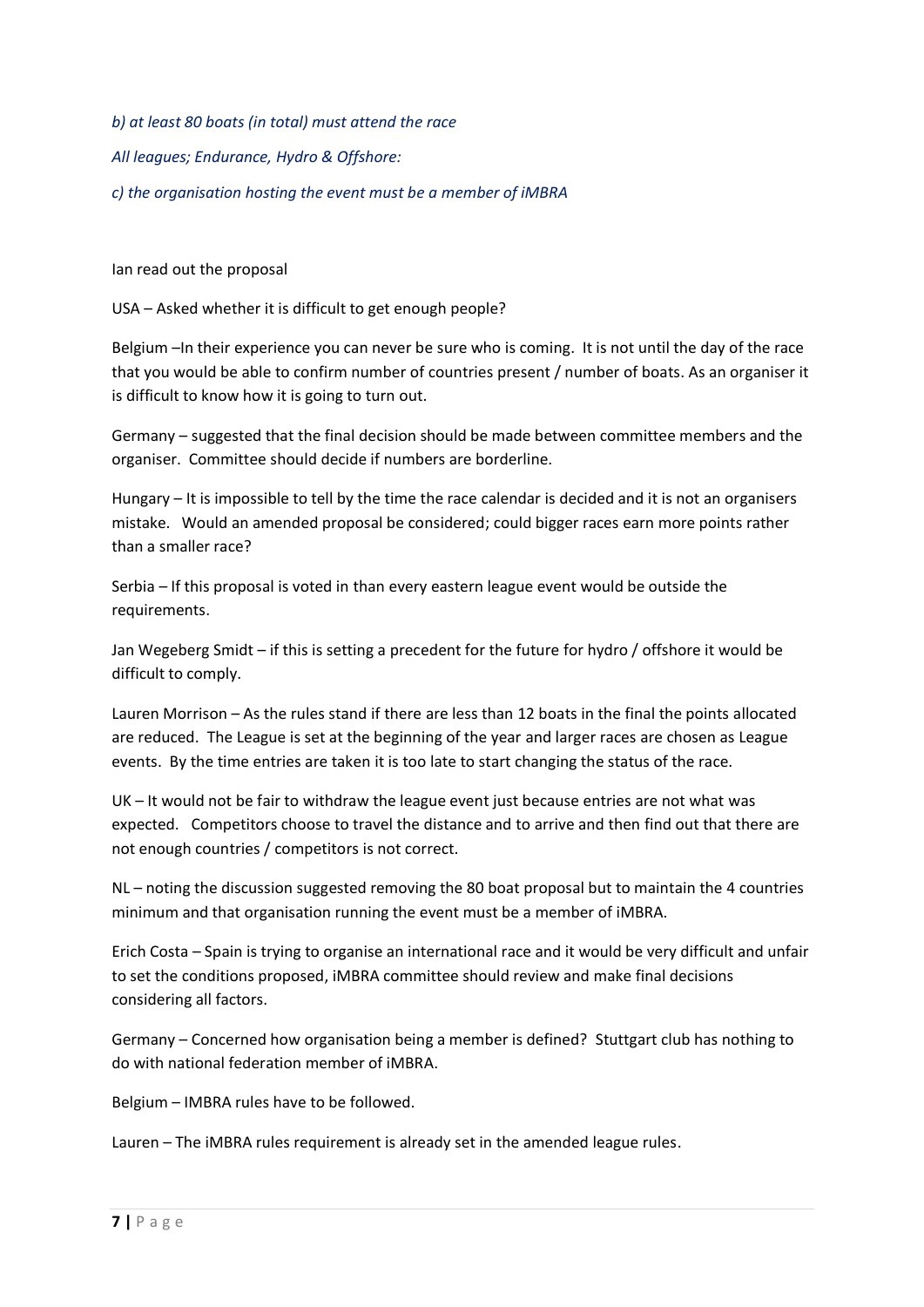Ian – It seems that the way clubs are affiliated varies from country to country with some clubs not being the national iMBRA members, therefore this will have to be taken into consideration when decisions are made about League events.

No voting took place as the rules cannot be strictly defined because of variations between countries.

| For | Against   Abstain |
|-----|-------------------|
|     |                   |

# **Any Other Business:**

### **FSR Deutchland:**

### **A.**

Proposal to change age of junior representative to 21 and give them more responsibility and vote on the committee decisions.

### *ACTION*

*Committee will consider further.*

# **B.**

*Suggestion for an International Junior Elektro Class As the president of the junior drivers, I have thought a lot about how we could get them more involved and equally also how we could get them to be rasing together more. Young drivers that are interested in the foundation of model boat racing, usually start of with an electrical boat, which is the main reason why I came to the idea of a model junior racing class. The race is happening with the electrical boats , where I would suggest keeping the rules as simple as possible. This includes the abandonment of rules about the engine and the battery. Also, abandoning any type of rules that include boat size and boat type. The Junior race would not only be interesting for the driver themselves , but also for the people living in the area, as they can look at the race and get the information they need . All electrical boats are allowed to drive and adding to that, the people do not have to pay anything to get into the race. This will attract people more as it is a cheap way to start the hobby. The races are taking place twice in the world championship . Once in the week of the FSR O/H, and once in the week of the FSR V. The courses of the races are going to stay as normal and they will be driven like the pictures below. Other information includes that one race has a duration of 8 minutes and the age allowance is from 5-14 years old. To cover the winning prices of the junior races, we could let each driver pay one euro more which would lead us to a final amount of approx. 100-200 euro.*

- *\* One Race is 8 min*
- *\* 3 Heats a week (Best Two count)*
- *\* Age 5-14 (12) years (only for the little Juniors)*
- *\* 1 Euro more for every driver so we get about 100-200 Euro to pay prices for the juniors*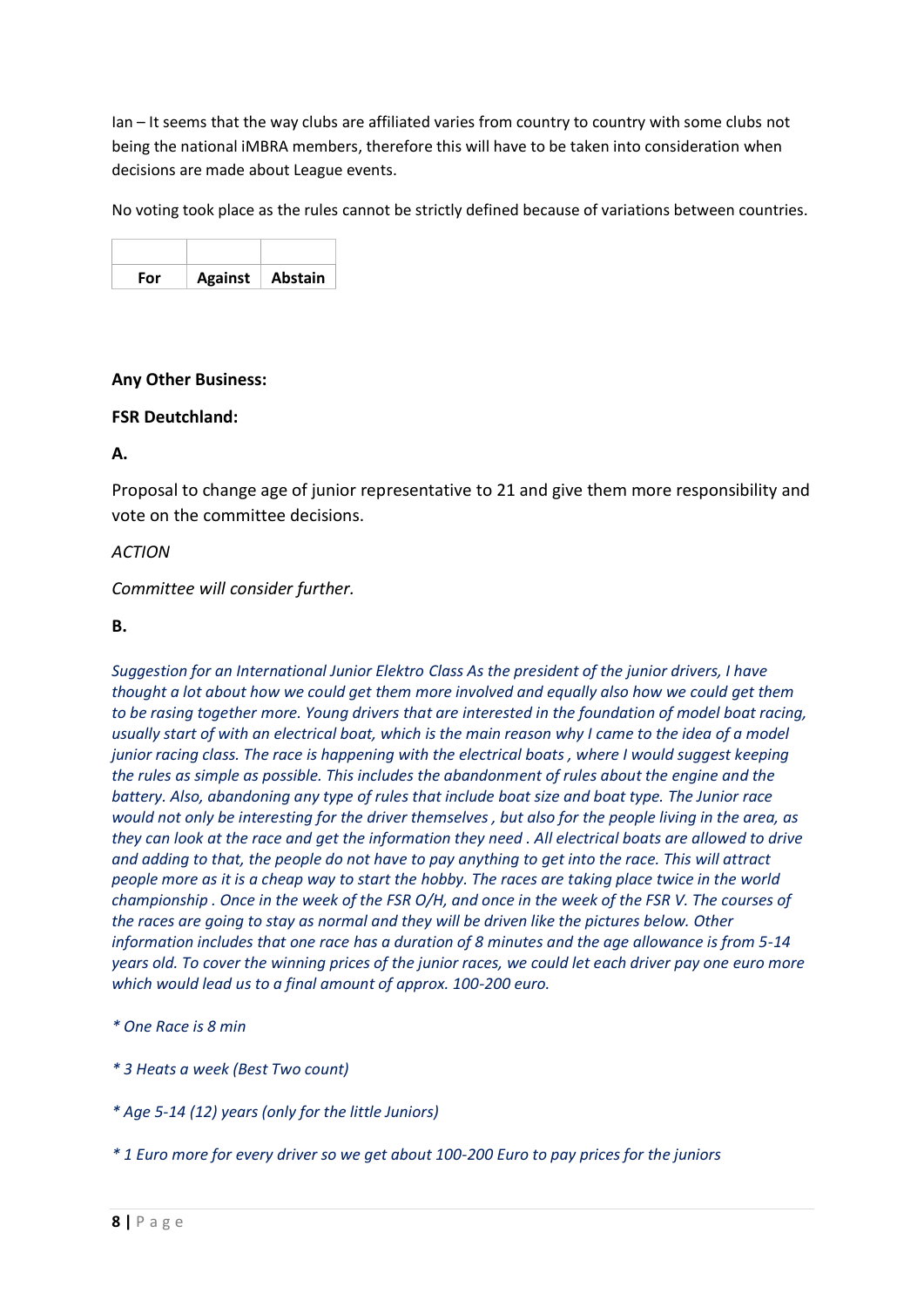

Proposal was presented by Guiliano Ott as the outgoing junior representative. The actual details to be defined.

Guiliano advised that this has been tested in Germany. The races are for fun for little juniors, the small races help to get the skills developed for endurance. A class for juniors could be added to the championships, keeping it simple to run with not too many details. Boats that children already have can be used, no restrictions.

Ian Folkson - In China, children are given kits to build and run. These were all the same to equalise the competition. Maybe iMBRA could get a sponsorship deal and have identical boats available for the children to race, to try and encourage more kids.

USA – Something like this has been done in a club in California, it brought more people into the hobby. Set up rules that are simple and short.

Ian – specification can be given for an iMBRA boat and individual countries could also start this class to encourage more juniors. iMBRA boat could be offered as a ready to run model.

USA – better to have a set boat rather than everyone using their own as individual boats would be pushed further and the competition would not be even. The purpose is to encourage participation.

Countries or individuals could sponsor a number of boats to support this. An approach to a Chinese manufacturer may also be a way of getting an "iMBRA" boat defined, designed and sponsored.

Julian Waumsley offered to sponsor a boat.

The proposal was supported with a good show of hands.

*ACTION - iMBRA committee to investigate the options further.*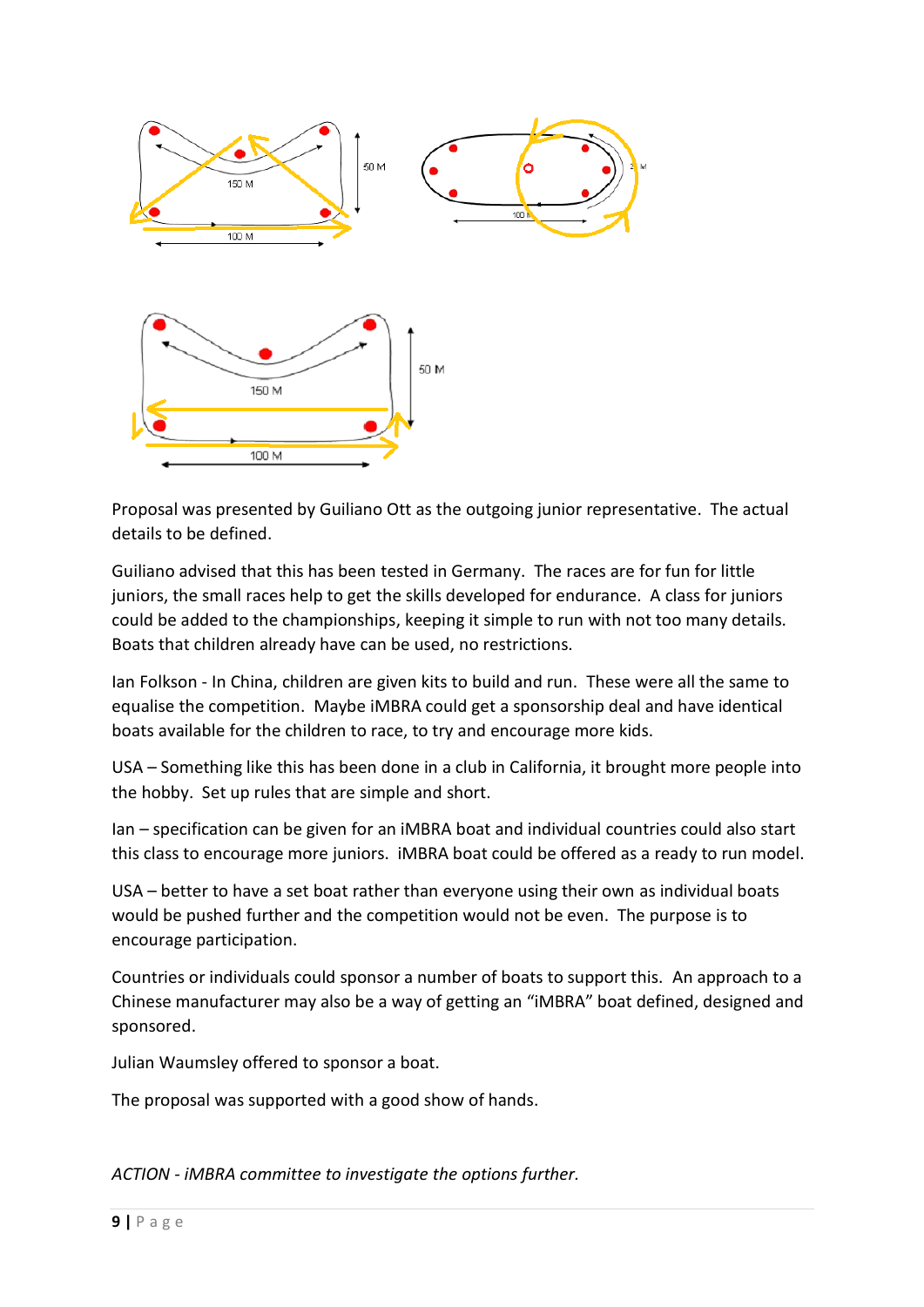# **IMBRA committee rule clarifications / amendments**

1) In a bid to encourage juniors as much as possible the committee feel the following rule should be removed from the rule book:

# **3.4.12. (W) Awarding of titles**

(1) For juniors the World Championship title will be awarded, if a minimum of 6 competitors from 3 different countries have raced in the respective class.

# *ACTION*

*This rule should have been removed following the WC in Haarlem, however it was overlooked and therefore will be removed at the end of the season.*

2) The committee will also amend rule **7.1.2. Handling of protest** to assist with clarification of the term "the jury". "the jury" will consist of the relevant officials in line with the nature of the protest. This may include the judges, lap counting crew, start official, iMBRA committee members and/or race organisers.

The protest will be discussed, and all evidence analysed by the relevant officials as stated above. Following a thorough investigation, a decision will be made. The chief judge of the race under review will have the final say.

*ACTION*

*Amend rule as above.*

**Committee Election:**

**President** – Ian Folkson (UK)

**Vice President** – Erich Costa (France)

**Treasurer & Secretary – Lauren Morrison (UK)** 

### **Committee Member (4 posts available)**

Martin Fields decided to no longer continue working on the committee. He was thanked for his contribution and for managing the website. Andras Berta and Uros Skoflek have also decided not to continue as iMBRA committee members. Martin, Andras and Uros have been actively involved in the committee discussions and have made valuable contributions to the running of iMBRA .